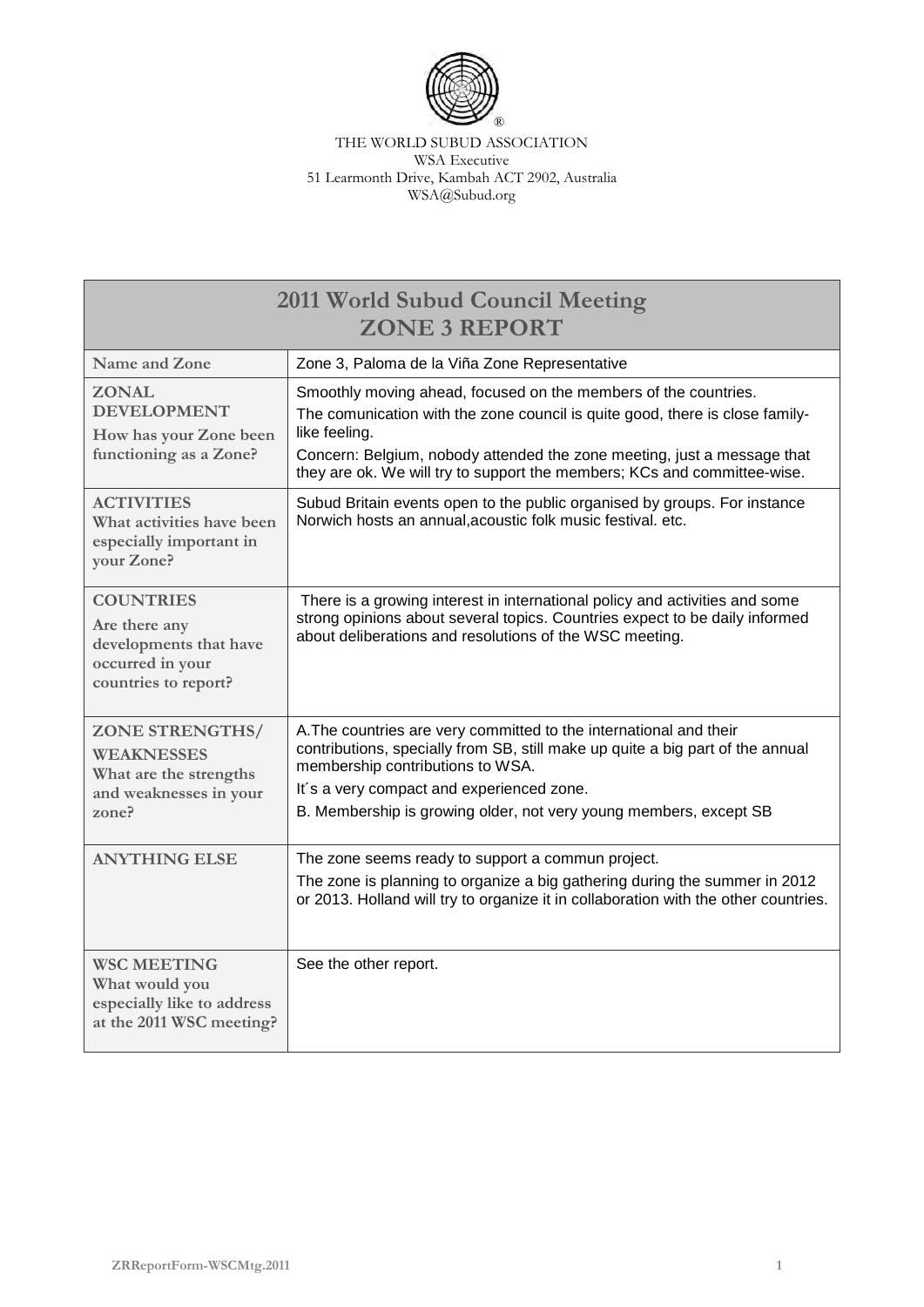2011 World Subud Council Meeting Zone 6 Report Rida Liobo Loote May 2011

## **Activités Activities**

Depuis ma désignation à ce poste, je n'ai pas eu l'occasion de voyager à l'extérieur du continent Afrique, faute d'obtention de visa de voyage.

Since I was appointed to this post, I have not had the opportunity to travel outside Africa as applications for visas have been unsuccessful.

Quelques visites d'inspection ont été néanmoins effectuées à la fin de l'année 2010 dans plusieurs groupes de la RDC et de Congo/Brazza et avons échangé différentes correspondances d'information avec le Groupe d'Angola et un noyau de membres au Benin.

However at the end of 2010, I was able to visit several groups in RDC and Congo/Braza groups. I get information and news from the Angola group and members in Benin.

J'ai été récemment mis en liaison avec un membre en Algérie avec qui nous n'avons pas encore échangé des nouvelles.

I have recently been in touch with an Algerian member but I have no recent news of him.

Ce qui nous a permit d'enregistrer les difficultés auxquelles ils sont confrontées.

This allows us to see the difficulties with which we are all confronted

La visite programmée d'Angola n'a pu s'effectuer une fois de plus, faute de visa de voyage. I was not able to join the visitors in Angola because, as usual, I was not granted a visa.

## **Pays Countries**

Il y a eu peu de développement dans la dans la zone, sauf, en RDC où SDIA a financé cette année l'achat et la construction d'un Centre de santé de référence dans une zone rurale de la capitale. SDIA continue à contribuer au fonctionnement de deux anciens centres de santé à Kinshasa, de trois écoles dont deux à Inkisi et une à Moanda dans le Bas-Congo.

There is not much development in the zone, except in RDC where SDIA has financed this year the purchase and the construction of an health center, which will be a reference in a rural zone of the capital city. SDIA keeps on contributing to the running of two other health centers, three schools, one located in Inkisi and the other in Moanda, in the Bas-Congo province.

D'autre part,la MSF et Subud International ont financé en 2010 l'achat d'une Maison Subud à Kinshasa qui suit actuellement des profonds aménagements. Cette dernière maison vient s'ajouter à l'ancienne acquisition à Matadi.

On the other hand, in 2010, MSF and Subud International financed the purchase of a Subud house in Kinshasa, within which have begun heavy transformations. This last one is an addition to the old purchase in Matadi.

## **Forces et faiblesses de la Zone Strengths and weaknesses of the zone**

Pas de forces apparentes. Par contre, la Zone accuse dangereusement des départs de ses membres, malgré l'acquisition des nouvelles maisons. Ces départs sont occasionnés par diverses causes, essentiellement :

No apparent strengths. On the other hand, this zone is the witness of dangerously many leavings of its members, and this in spite of the purchase of new houses. These leavings have many causes, essentially

1. la pauvreté due :

- à l'absence d'emploi et à la distribution inégale par les Etats de la richesse du pays énéralement abondante;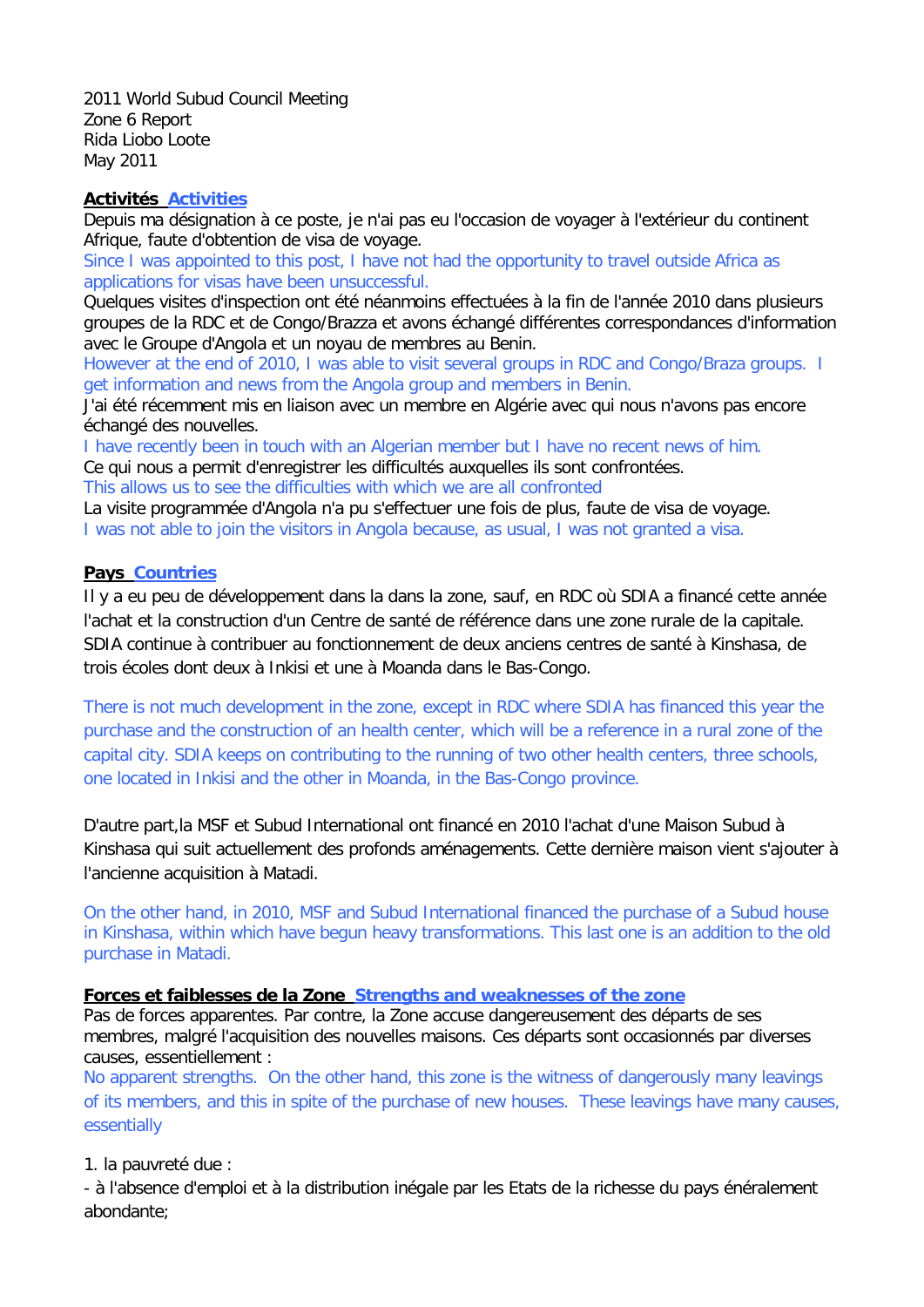- l'absence des vrais entrepreneurs Subud qui peuvent résorber leurs frères et soeurs dans leurs entreprises pour participer efficacement aux activités de Subud ;

- absence d'un fond pour la formation des entrepreneurs potentiels Subud et le démarrage des petites et moyennes entreprises dont je détiens quelques projets d'entre eux.

1. The results of poverty:

the absence of jobs and the uneven distribution of the wealth by the State, wealth which is abundant, generally speaking

the lack of true Subud businessmen who could involve their brothers and sisters in their own enterprises and take an active part in Subud activities

the lack of a fund to train potential Subud entrepreneurs and help to start small and medium enterprises, and I have some projects between them.

2. Certains groupes ne facilitent souvent pas le travail du représentant de Zone par manque de feed back dans les communications tant téléphoniques qu'écrites (email

2. Some groups don't often facilitate the work of the zone representative as telephone or email contact is difficult.

3. Difficultés de certains Aides à l'application d'une certaine méthodologie de communication du contenu des enseignements Subud aux postulants

3. Helpers experience difficulties with communicating and sharing the content of Subud teachings with the applicants.

## **SUGGESTIONS**

a) Renforcement des capacités des africains par l'organisation des ateliers ou séminaires animés par les membres Subud vertébrés s'exprimant en français en faveur de nos Aides (en ce qui concerne le spirituel) et nos entrepreneurs potentiels (pour la partie matérielle) ;

a) strengthen the capacities of the Africans with the help of workshops or seminars facilitated by french speaking Subud members, workshops directed to the helpers (concerning the spiritual side) and to potential entrepreneurs (concerning the material side).

b) Amélioration des méthodes et moyens de communication des enseignements Subud en faveur du public sous forme de conférence-débat, en utilisant la presse ;

b) Improving the methods and means of communication of the Subud teachings to the public using meetings, debates and the newspapers.

c) Persévérer à la politique de participer davantage des membres africains aux diverses rencontres internationales Subud;

c) Persevere in the policy to include more African members' participation in the diverse international Subud meetings.

d) Encourager la politique de financement, par le "Fond de Soutien à l'Education", des bourses d'études en faveur des enfants et jeunes de Subud;

d) Encourage the policy of financing, with the help of the Care Support Education Fund scholarships for the children and young people of Subud.

e) Encourager la politique de financement d'acquisition et de construction des Maisons Subud;

e) Encourage the policy of financing the purchase and construction of Subud houses.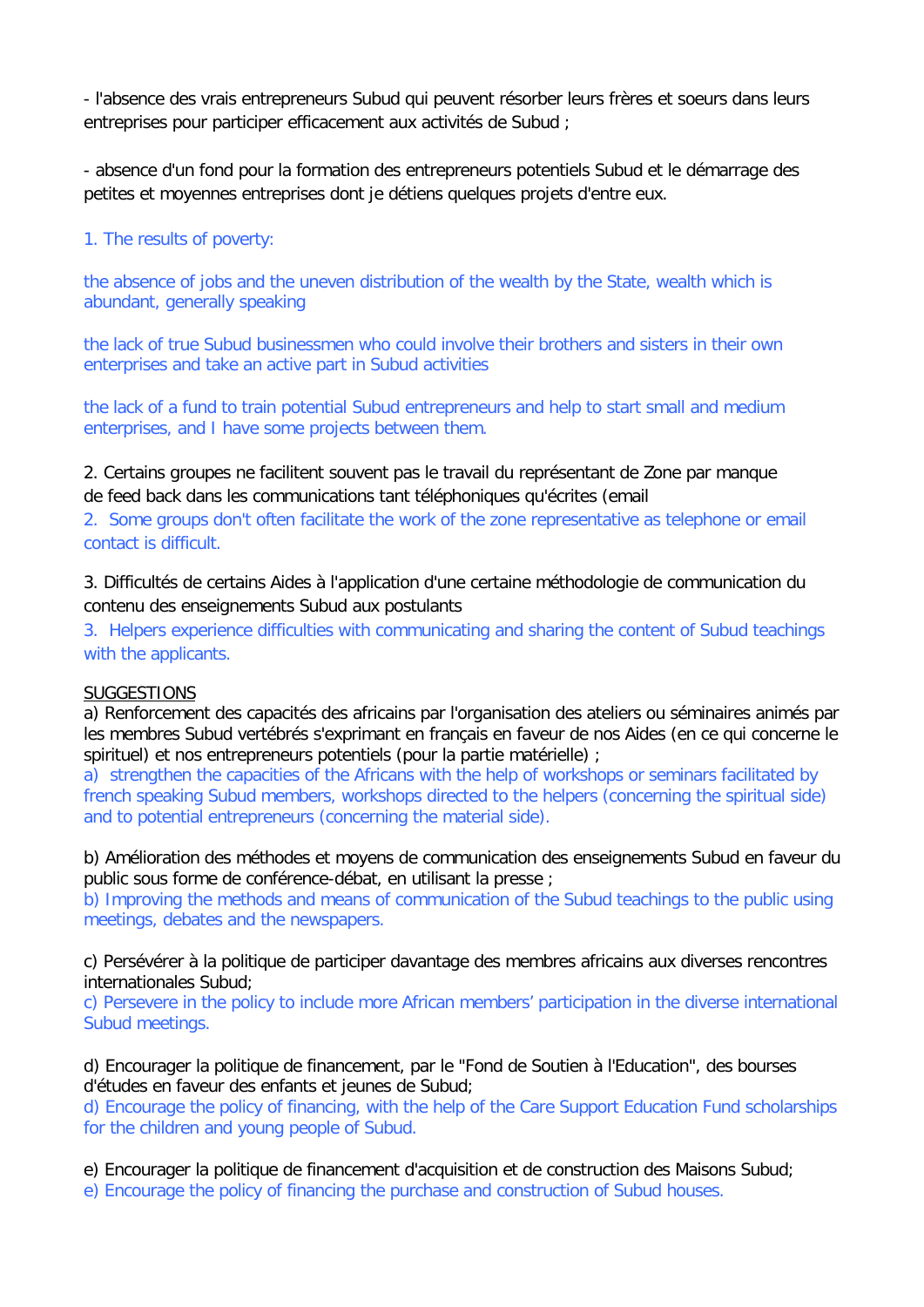f) Ressusciter le Projet "CHICONGOLA" initié par Daniel Chffietz, ancien Président de l'exécutif de l'ASM, pour le développement des petites et moyennes entreprises en Afrique; f) Resurrect the project « Chicongola » started by Daniel Cheiftez, former président of the WSA, to develop small and medium enterprises in Africa.

g) En attendant, envisager la possibilité de financer rapidement certains groupes de membres apparemment actifs ayant introduits leurs projets d'entreprise auprès de Président de Zone g) Meantime, think about the possibility to finance quickly some groups of members apparently active, having presented their enterprise projects to the zone president.

Voilà l'essentiel et merci pour la patience. So, you have read the main things. Thank you for your patience.

RIDA LIOBO LOOTE Président de Zone 6 Tél. +243.998129235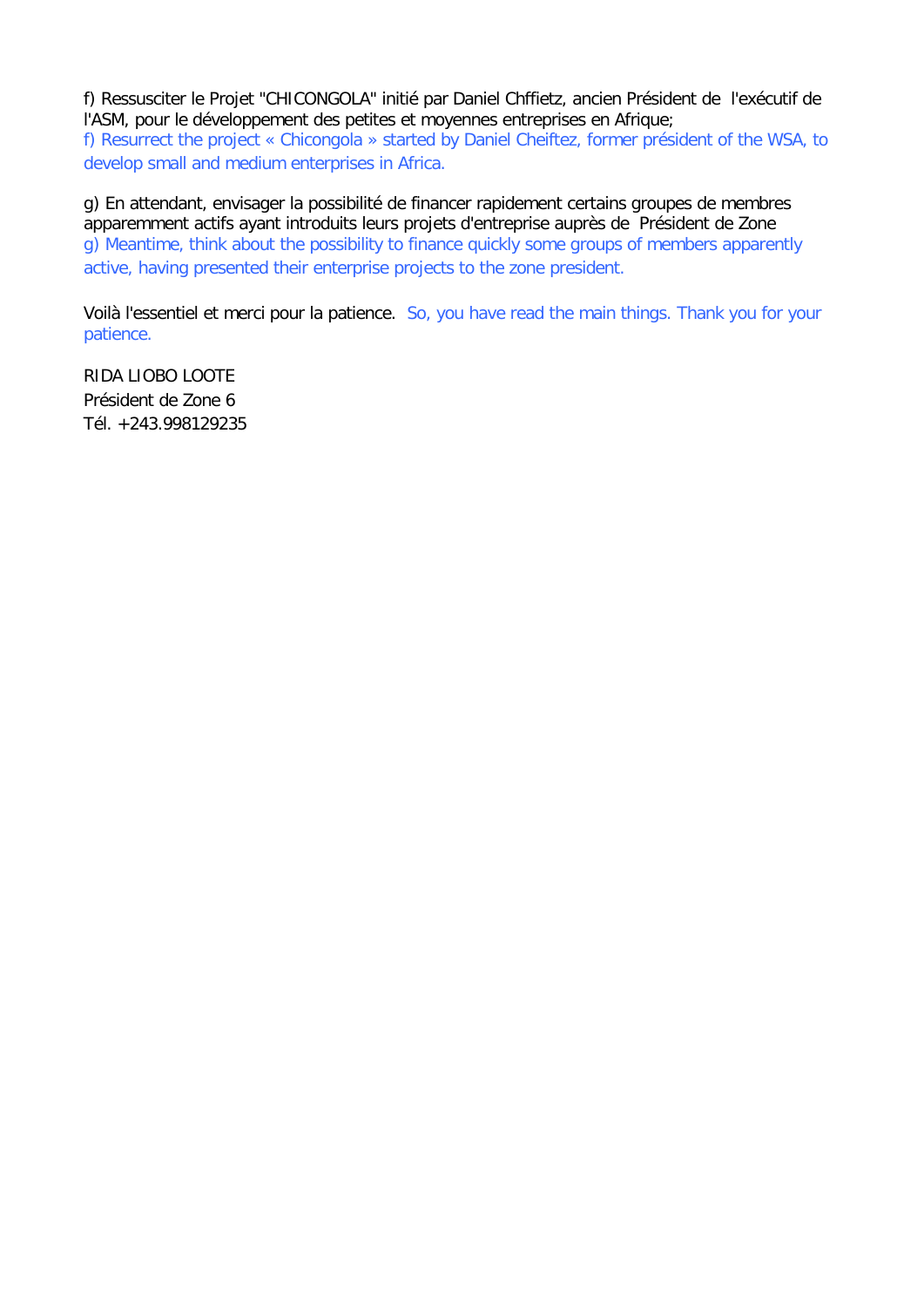

THE WORLD SUBUD ASSOCIATION WSA Executive 51 Learmonth Drive, Kambah ACT 2902, Australia WSA@Subud.org

| <b>2011 World Subud Council Meeting</b><br><b>ZONE 7 REPORT</b>                                          |                                                                                                                                                                                                                                                                                                                    |  |
|----------------------------------------------------------------------------------------------------------|--------------------------------------------------------------------------------------------------------------------------------------------------------------------------------------------------------------------------------------------------------------------------------------------------------------------|--|
| Name and Zone                                                                                            | Dave Hitchcock - Zone 7                                                                                                                                                                                                                                                                                            |  |
| <b>ZONAL</b><br><b>DEVELOPMENT</b>                                                                       | Zone 7 has been functioning reasonably well in the first year since<br>Christchurch, with many newly elected representatives on the Zone Council.                                                                                                                                                                  |  |
| How has your Zone been<br>functioning as a Zone?                                                         | There has been good communication between the Zone Rep and Council<br>members during the past year - in both directions.                                                                                                                                                                                           |  |
|                                                                                                          | Thanks to Lucian Parshall (CC for Subud USA) for taking minutes during our<br>Zone Council meetings and Hardwin Blanshard for looking after our finances.                                                                                                                                                          |  |
| <b>ACTIVITIES</b><br>What activities have been<br>especially important in<br>your Zone?                  | Harmonious and productive Zone Council Meeting held in April in Puebla,<br>Mexico - attended by representatives from Canada, Cuba, Mexico, Suriname,<br>USA, SYIA, SICA, SDIA, WSA Executive & International Helpers, totalling<br>around 30.                                                                      |  |
|                                                                                                          | Particularly important was the attendance of two delegates from Cuba.<br>The Zone was able to subsidize travel expenses for some delegates to<br>attend.                                                                                                                                                           |  |
|                                                                                                          | Regular Zone Council conference calls attended by representatives from<br>most countries within the Zone.                                                                                                                                                                                                          |  |
|                                                                                                          | Monthly (long-distance) Zonal latihans for those who can participate.                                                                                                                                                                                                                                              |  |
| <b>COUNTRIES</b><br>Are there any<br>developments that have                                              | COT formed in Mexico and planning is underway for the 2014 World<br>Congress.                                                                                                                                                                                                                                      |  |
| occurred in your<br>countries to report?                                                                 | National organizations in most zone countries appear to be working well.                                                                                                                                                                                                                                           |  |
|                                                                                                          | Small kejiwaan gathering of Caribbean members held in Jamaica in<br>December 2010. Strong belief by certain members in this region that the<br>Caribbean constitutes a member country of the WSA! Subud USA (Subud<br>East Coast) continues to provide support to the Caribbean members.                           |  |
|                                                                                                          | Continuing disharmony in Cuba between the current National Committee and<br>former National Chair, with serious accusations of wrongdoing from both<br>sides.                                                                                                                                                      |  |
| <b>ZONE STRENGTHS/</b><br><b>WEAKNESSES</b><br>What are the strengths<br>and weaknesses in your<br>zone? | Strengths: Solid support offered to Subud Mexico by countries in the Zone for<br>assistance with the 2014 World Congress. This is seen as the prime focus for<br>the Zone during the next 3 years, providing an enterprise for us to all work<br>together on, and strengthening our relationships with each other. |  |
|                                                                                                          | Weaknesses: Ability to communicate effectively with Subud Cuba, due to<br>language and email challenges. However, this is slowly improving.                                                                                                                                                                        |  |